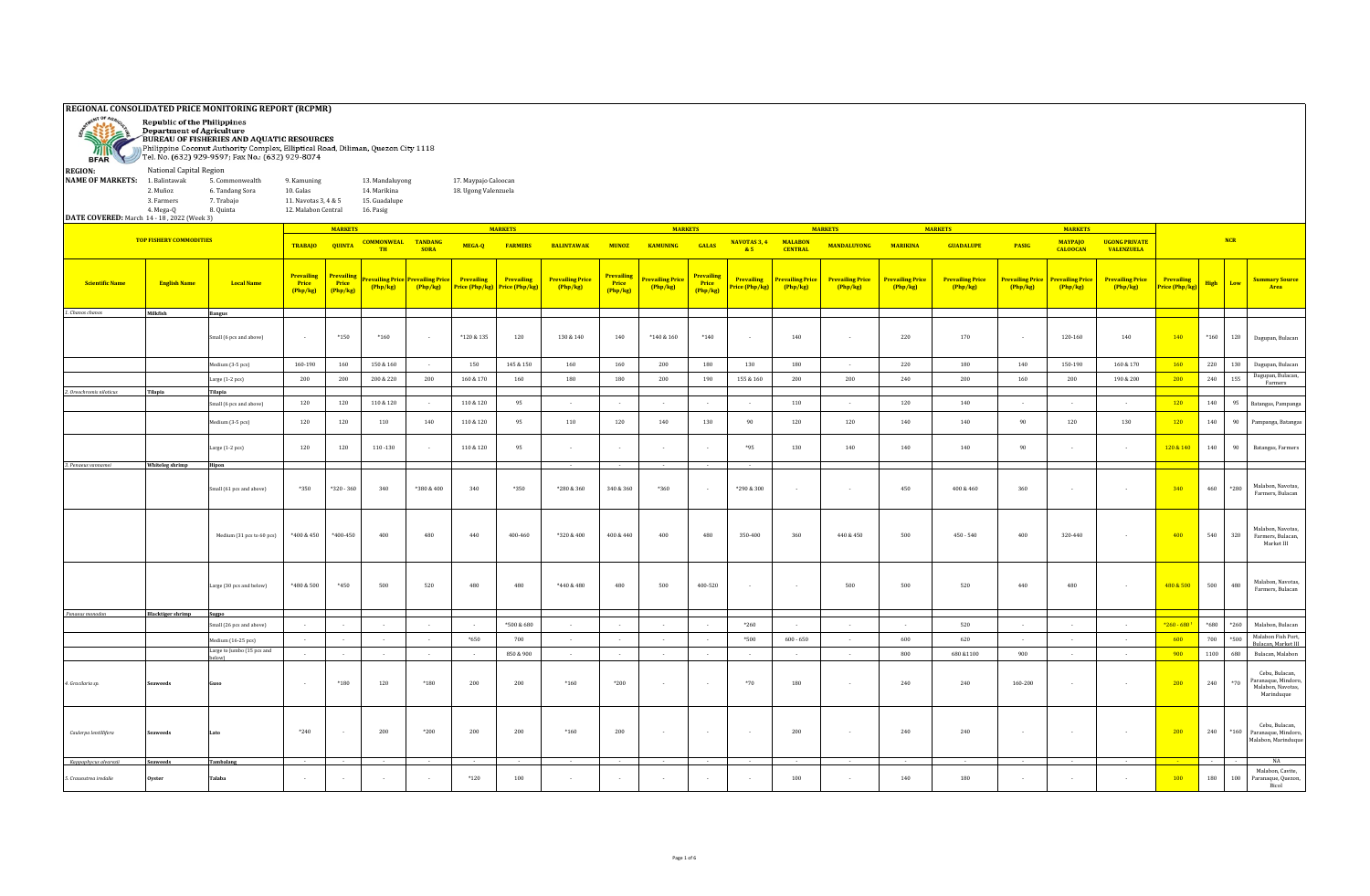|                            |                                   |                                   | <b>MARKETS</b>                       |                                        |                                          |                                     | <b>MARKETS</b>                      |                                     |                                     | <b>MARKETS</b>                       |                                     |                                      |                                     | <b>MARKETS</b>                    |                                   | <b>MARKETS</b>                    |                                   | <b>MARKETS</b>             |                                   |                                           |                              |         |            |                                                                               |
|----------------------------|-----------------------------------|-----------------------------------|--------------------------------------|----------------------------------------|------------------------------------------|-------------------------------------|-------------------------------------|-------------------------------------|-------------------------------------|--------------------------------------|-------------------------------------|--------------------------------------|-------------------------------------|-----------------------------------|-----------------------------------|-----------------------------------|-----------------------------------|----------------------------|-----------------------------------|-------------------------------------------|------------------------------|---------|------------|-------------------------------------------------------------------------------|
|                            | <b>TOP FISHERY COMMODITIES</b>    |                                   | TRABAJO QUINTA                       |                                        | <b>COMMONWEAL TANDANG</b><br>TH          | <b>SORA</b>                         | MEGA-Q                              | <b>FARMERS</b>                      | <b>BALINTAWAK</b>                   | <b>MUNOZ</b>                         | <b>KAMUNING</b>                     | <b>GALAS</b>                         | NAVOTAS 3, 4<br>85                  | <b>MALABON</b><br><b>CENTRAL</b>  | <b>MANDALUYONG</b>                | <b>MARIKINA</b>                   | <b>GUADALUPE</b>                  | PASIG                      | <b>MAYPAJO</b><br><b>CALOOCAN</b> | <b>UGONG PRIVATE</b><br><b>VALENZUELA</b> |                              |         | NCR        |                                                                               |
| <b>Scientific Name</b>     | <b>English Name</b>               | <b>Local Name</b>                 | <b>Prevailing</b><br>Price<br>Php/kg | <b>Prevailing</b><br>Price<br>(Php/kg) | <mark>revailing Price</mark><br>(Php/kg) | <b>Prevailing Price</b><br>(Php/kg) | <b>Prevailing</b><br>Price (Php/kg) | Prevailing<br><b>Price (Php/kg)</b> | <b>Prevailing Price</b><br>(Php/kg) | <b>Prevailing</b><br>Price<br>Php/kg | <b>Prevailing Price</b><br>(Php/kg) | <b>Prevailing</b><br>Price<br>Php/kg | <b>Prevailing</b><br>Price (Php/kg) | <b>Prevailing Price</b><br>Php/kg | <b>Prevailing Price</b><br>Php/kg | <b>Prevailing Price</b><br>Php/kg | <b>Prevailing Price</b><br>Php/kg | Prevailing Price<br>Php/kg | <b>Prevailing Price</b><br>Php/kg | <b>Prevailing Price</b><br>Php/kg         | Prevailing<br>Price (Php/kg) | High    | Low        | <b>Summary Source</b><br>Area                                                 |
| 6. Perna viridis           | <b>Green Mussel</b>               | Tahong                            | $\sim$                               | 90                                     | 80 & 100                                 | $*140 - 160$                        | 160                                 | 150                                 | 100 & 120                           | 140                                  | 120                                 | 120                                  | $*60$                               | 120                               | $\sim$                            | 160                               | 200                               | 120                        | 100-180                           | $\sim$                                    | 120                          | $200\,$ | $\rm ^*60$ | Malabon, Cavite,<br>Paranaque, Navotas<br>Farmers, Bicol                      |
| 7. Scylla serrata          | Mudcrab                           | Alimango                          |                                      |                                        |                                          |                                     |                                     |                                     |                                     |                                      |                                     |                                      |                                     |                                   |                                   |                                   |                                   |                            |                                   |                                           |                              |         |            |                                                                               |
|                            |                                   | Male                              | $\sim$                               |                                        | $*800$                                   | $*700$                              | $*650$                              | 750                                 |                                     | $*300 - 850$                         | $\overline{a}$                      |                                      | $*200$                              | $400 - 450$                       | $\sim$                            | $600 - 650$                       | 500 & 700                         | 700                        |                                   | $\sim$                                    | 700                          | 750     | $*200$     | Malabon, Market III<br>Bulacan, Quezon,<br>Navotas, Roxas, Lanao<br>Del Norte |
|                            |                                   | Female                            | $\sim$                               |                                        | $*1000$                                  | $*800$                              | *650                                | 900                                 |                                     | 900                                  | $\overline{a}$                      | ٠.                                   | $*200$                              | 550                               | $\sim$                            | $600 - 650$                       | 500 & 700                         |                            | $\overline{\phantom{a}}$          | $\sim$                                    | 900                          | $*1000$ | *200       | Bulacan, Quezon,<br>Navotas, Roxas,<br>Malabon, Lanao Del<br>Norte            |
| 8. Portunus pelagicus      | <b>Blue swimming Crab</b>         | Alimasag                          |                                      |                                        |                                          |                                     |                                     |                                     |                                     |                                      |                                     |                                      |                                     |                                   |                                   |                                   |                                   |                            |                                   |                                           |                              |         |            |                                                                               |
|                            |                                   | Small/Medium (7 pcs and<br>above) | $\sim$                               |                                        | $*160$                                   | *300                                | $*200$                              | *350                                | 100-260                             | $*200 - 400$                         | $\sim$                              | $*350 & 400$                         | $*100 & 110$                        | 280 - 320                         | $\sim$                            | 360                               | 500 & 550                         | 240                        | 140                               | $\sim$                                    | 100                          | 550     | 100        | Malabon, Market III,<br>Bulacan, Farmers,<br>Navotas, Quezon                  |
|                            |                                   | Large (1-6 pcs)                   | $\sim$                               |                                        | $*450$                                   | $\sim$                              | 450 & 480                           | 550                                 |                                     | 600                                  | $*500 - 650$                        |                                      | $*330$                              | $380 - 420$                       | $\sim$                            | 500                               | 520-650                           | 480                        | 440                               | $\sim$                                    | 480                          | 650     | $*330$     | Bulacan, Malabon,<br>Farmers, Navotas,<br>Market III, Quezon                  |
| 9. Thunnus albacares       | <b>Yellowfin Tuna</b>             | Tambakol                          |                                      |                                        |                                          |                                     |                                     |                                     |                                     |                                      |                                     |                                      |                                     |                                   |                                   |                                   |                                   |                            |                                   |                                           |                              |         |            |                                                                               |
|                            |                                   | Whole                             | *300 & 340                           | *260 & 290                             | *250 & 260                               | $*260 - 340$                        | $*250$                              | 300                                 | $*260$                              | *320 & 350                           | $*320$                              | 400                                  | 220                                 | 280-300                           | 350                               | 380                               | 260 & 300                         | 300                        | 300                               | $\sim$                                    | 300                          | 400     | 220        | Malabon, Navotas,<br>Farmers, Lucena,<br>Market III                           |
|                            |                                   | Sliced                            | $\sim$                               |                                        | 360                                      | $\sim$                              | $\overline{\phantom{a}}$            | $\sim$                              | $\sim$                              | $\sim$                               | $\sim$                              | $*300$                               | $\sim$                              | 340                               | $\sim$                            | 280-360                           | 500                               | 400                        | $\overline{\phantom{a}}$          | $\sim$                                    | 360                          | 500     | 280        | Malabon, Lucena,<br>Navotas, Quezon,<br>Farmers                               |
|                            |                                   | Head                              | $\sim$                               | $*250$                                 | $*200$                                   | $\sim$                              |                                     | $\sim$                              |                                     | $\overline{\phantom{a}}$             | $\sim$                              | $*180$                               |                                     | $\sim$                            |                                   | 120                               | $\sim$                            | 200                        |                                   | $\sim$                                    | 120 & 200                    | $*250$  | 120        | Lucena, Malabon,<br>Navotas, Farmers                                          |
| Katsuwonus pelamis         | <b>Skipjack Tuna</b>              | Gulyasan                          |                                      |                                        |                                          |                                     |                                     |                                     |                                     |                                      |                                     |                                      |                                     |                                   |                                   |                                   |                                   |                            |                                   |                                           |                              |         |            |                                                                               |
|                            |                                   | Whole                             | *300 & 350                           | 240                                    | 170                                      | $\sim$                              | $\overline{\phantom{a}}$            | $*160$                              | $*140 - 220$                        | 240-280                              | 280                                 |                                      | $*180$                              | 180                               | $\sim$                            | $\overline{\phantom{a}}$          | 220                               | $\sim$                     | $\overline{\phantom{a}}$          | $\sim$                                    | 240 & 280                    | 280     | $*140$     | Malabon Fish Port,<br>Market III, Farmers,<br>Navotas                         |
|                            |                                   | Sliced                            |                                      |                                        |                                          | $\sim$                              |                                     | $\overline{\phantom{a}}$            |                                     | $\overline{\phantom{a}}$             | $\overline{\phantom{a}}$            |                                      |                                     | $\sim$                            | $\sim$                            | $\sim$                            | 300                               |                            | $\overline{\phantom{a}}$          | $\sim$                                    | 300                          | 300     | 300        | Malabon Fish Port,<br>Market III, Navotas                                     |
| Auxis thazard              | Frigate Tuna                      | Tulingan                          | $\sim$                               |                                        | $*240$                                   | $\sim$                              | $\overline{\phantom{a}}$            | $\sim$                              | $150 - 180$                         | 240                                  | $\sim$                              |                                      | $*150 & 180$                        | 160                               | $\sim$                            | 240-300                           | 200&280                           | $\sim$                     | 200-220                           | $\sim$                                    | 200 & 240                    | 300     | 150        | Lucena, Malabon,<br>Navotas, Farmers,<br>Market III,                          |
| Auxis rochei               | <b>Bullet Tuna</b>                | Tulingan                          | *280                                 | 160-250                                | 200                                      | $*240 - 280$                        | 220                                 | 280                                 |                                     | $\overline{\phantom{a}}$             | 280                                 | 300                                  |                                     | $200 - 250$                       |                                   | $\overline{\phantom{a}}$          | 240                               | 180                        |                                   | 200                                       | 200                          | 300     | 160        | Malabon Fish Port,<br>Navotas, Farmers,<br>Lucena                             |
| 10. Sardinella fimbriata   | Fringescale Sardinella            | Tunsoy                            | $\sim$                               | $\sim$                                 | $\sim$                                   | $\sim$                              | 100                                 | 150                                 | $\sim$                              | $\sim$                               | $\sim$                              | $\sim$                               | $\sim$ $-$                          | $\sim$ 100 $\mu$                  | $\sim$                            | $\sim$                            | $\sim$ $-$                        | $\sim$ 100 $\mu$           | $\sim$                            | $\sim$                                    | 100 & 150                    | 150     | 100        | Lucena, Malabon                                                               |
| Sardinella lemuru          | <b>Bali Sardinella</b>            | Tamban                            |                                      |                                        |                                          |                                     |                                     |                                     | $80\,$                              | 100                                  | $\sim$                              |                                      |                                     | $120 - 130$                       |                                   | $\cdot$                           | $\sim$                            | 100                        | 80-90                             | 100                                       | 100                          | 130     | $80\,$     | Navotas, Farmers                                                              |
| Sardinella gibosa          | <b>Goldstripe Sardinella</b>      | Tamhan                            | $\sim$                               | $\sim$                                 | $\sim$                                   | $\sim$                              | $*100$                              | $\sim$                              | $\sim$                              | $\overline{\phantom{a}}$             | $\sim$                              | $\sim$                               | $\sim$                              | $\sim$                            | $\sim$                            | 200                               | $\sim$                            | 100                        | $\overline{\phantom{a}}$          | $\sim$                                    | 100 & 200                    | 200     | 100        | Lucena, Malabon                                                               |
| 11. Rastrelliger kanagurta | Indian Mackerel                   | Alumahan                          | *260 & 300                           | $*200 - 260$                           | 240                                      | *340                                | 260                                 | $\sim$                              | 200                                 | $240 - 360$                          | 320                                 |                                      |                                     | 300                               | 280                               | 300 & 340                         | 320                               | 240                        | 200                               | $\sim$                                    | 240                          | 360     | 200        | Malabon, Lucena,<br>Farmers, Navotas,<br>Market III                           |
| Scomberomorus commerson    | Narrow-barred Spanish<br>Mackerel | Tangigue                          | $\sim$ 10 $\mu$                      |                                        | $*450$                                   | $*520 - 580$                        | *360                                | $\sim$                              | $*130$                              | 450-550                              | $\sim$                              |                                      |                                     | $350 - 380$                       |                                   | 400-550                           | 500-550                           | 440                        |                                   | $\sim$                                    | 550                          | *580    | $*130$     | Malabon, Lucena,<br>Farmers, Quezon,<br>Market III, Navotas                   |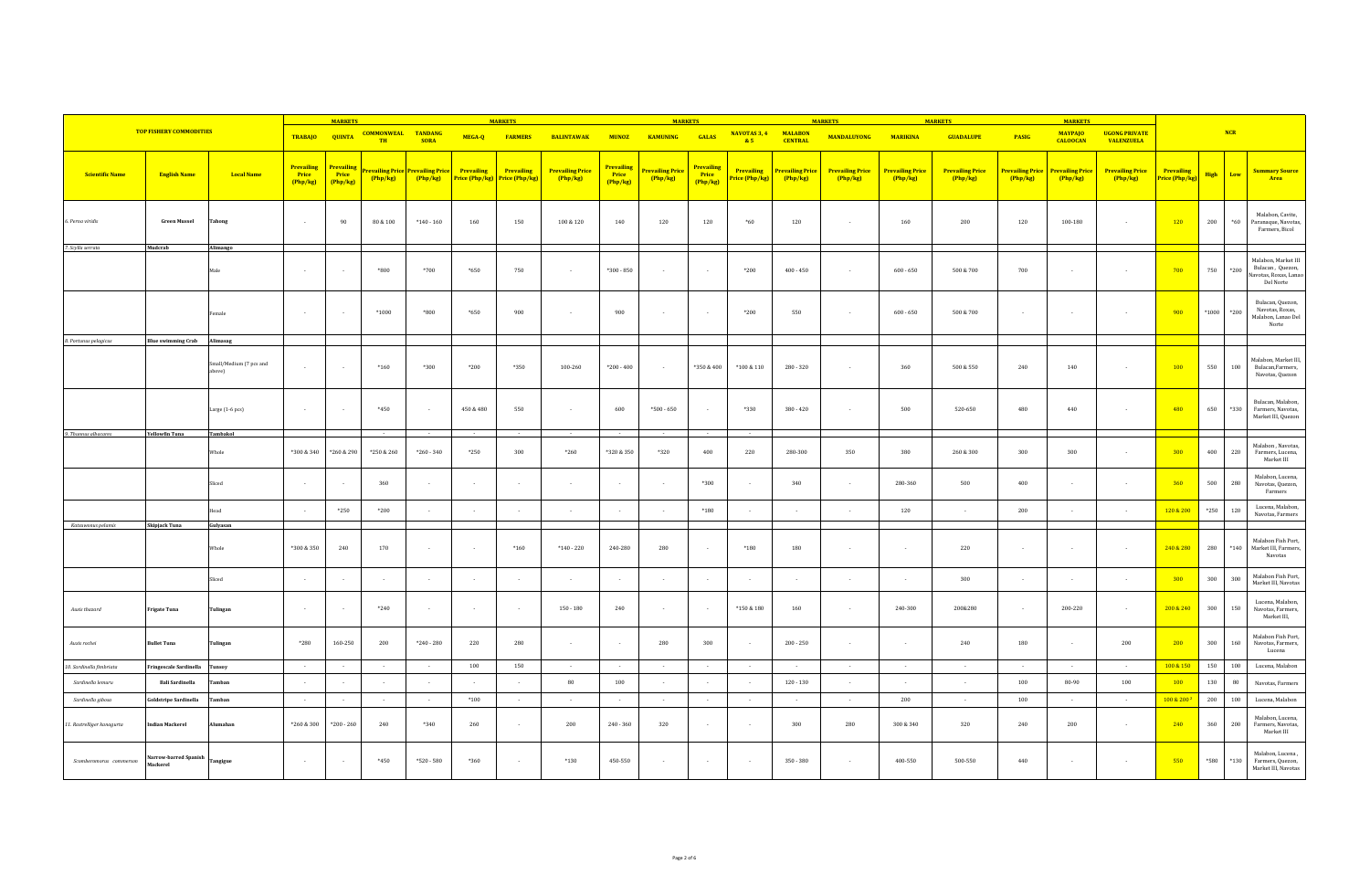|                                               |                                                  |                                             |                                        | <b>MARKETS</b>                                |                                        |                               |                          | <b>MARKETS</b>                                     |                                   |                                        | <b>MARKETS</b>               |                                 |                             |                                     | <b>MARKETS</b>                      |                                     | <b>MARKETS</b>                      |                                     | <b>MARKETS</b>                      |                                           |                              |          |                                                                      |                                                                                          |
|-----------------------------------------------|--------------------------------------------------|---------------------------------------------|----------------------------------------|-----------------------------------------------|----------------------------------------|-------------------------------|--------------------------|----------------------------------------------------|-----------------------------------|----------------------------------------|------------------------------|---------------------------------|-----------------------------|-------------------------------------|-------------------------------------|-------------------------------------|-------------------------------------|-------------------------------------|-------------------------------------|-------------------------------------------|------------------------------|----------|----------------------------------------------------------------------|------------------------------------------------------------------------------------------|
|                                               | <b>TOP FISHERY COMMODITIES</b>                   |                                             |                                        |                                               | TRABAJO QUINTA COMMONWEAL<br><b>TH</b> | <b>TANDANG</b><br><b>SORA</b> |                          | MEGA-Q FARMERS                                     | <b>BALINTAWAK</b>                 | <b>MUNOZ</b>                           | <b>KAMUNING</b>              | <b>GALAS</b>                    | NAVOTAS 3, 4<br>85          | <b>MALABON</b><br><b>CENTRAL</b>    | <b>MANDALUYONG</b>                  | <b>MARIKINA</b>                     | <b>GUADALUPE</b>                    | <b>PASIG</b>                        | <b>MAYPAJO</b><br><b>CALOOCAN</b>   | <b>UGONG PRIVATE</b><br><b>VALENZUELA</b> |                              | NCR      |                                                                      |                                                                                          |
| <b>Scientific Name</b>                        | <b>English Name</b>                              | <b>Local Name</b>                           | <b>Prevailing</b><br>Price<br>(Php/kg) | <mark>Prevailin</mark> g<br>Price<br>(Php/kg) | revailing Price<br>(Php/kg)            | Prevailing Price<br>(Php/kg)  | Prevailing               | Prevailing<br><b>Price (Php/kg)</b> Price (Php/kg) | <b>Prevailing Price</b><br>Php/kg | <b>Prevailing</b><br>Price<br>(Php/kg) | Prevailing Price<br>(Php/kg) | Prevailing<br>Price<br>(Php/kg) | Prevailing<br>rice (Php/kg) | <b>Prevailing Price</b><br>(Php/kg) | <b>Prevailing Price</b><br>(Php/kg) | <b>Prevailing Price</b><br>(Php/kg) | <b>Prevailing Price</b><br>(Php/kg) | <b>Prevailing Price</b><br>(Php/kg) | <b>Prevailing Price</b><br>(Php/kg) | <b>Prevailing Price</b><br>(Php/kg)       | Prevailing<br>Price (Php/kg) | High     | Low                                                                  | Summary Source<br>Area                                                                   |
| 12. Decapterus macrosoma                      | Shortfin scad                                    | Galunggong                                  |                                        |                                               |                                        |                               |                          |                                                    |                                   | $\sim$                                 |                              |                                 |                             |                                     |                                     |                                     |                                     |                                     |                                     |                                           |                              |          |                                                                      |                                                                                          |
|                                               |                                                  | mall (21 pcs and above)                     |                                        | $*180$                                        |                                        | $*240$                        |                          |                                                    |                                   |                                        |                              |                                 | $\sim$                      | $150 - 170$                         | $200\,$                             | 220                                 | 220-280                             | $\cdot$                             | $120 - 180$                         | $\mathbf{r}$                              | 220                          | 280      | Malabon Fish Port,<br>120<br>Lucena, Navotas,<br>Farmers, Market III |                                                                                          |
|                                               |                                                  | Medium (11-20 pcs)                          | $*240$                                 | 220                                           | 220                                    | 280                           | 220                      | 250                                                | $200\,$                           | 220-280                                | 280                          | 220-300                         | 160                         | $180 - 200$                         | $\sim$                              | 240                                 | 200 & 280                           | 180                                 | $160\,$                             | 180                                       | 220                          | 300      | 160<br>Farmers, Market III                                           | Malabon Fish Port.<br>Lucena, Navotas,<br>Market I                                       |
|                                               |                                                  | Large $(7-10 \text{ pcs})$                  | *260 & 280                             | $*240$                                        | $*240$                                 | $\sim$                        | $\sim$                   | $\sim$                                             | $\overline{\phantom{a}}$          | $\overline{\phantom{a}}$               | $\sim$                       | $\sim$                          | $\sim$                      | $200 - 240$                         | 260                                 | 260                                 | 300                                 | 180                                 | 200                                 | 180 & 200                                 | 200                          | 300      | 180                                                                  | Malabon, Navotas,<br>Lucena, Market III                                                  |
| 13. Loligo sp.                                | Squid                                            | Pusit                                       |                                        |                                               |                                        |                               | $\sim$                   | $\sim$                                             | $\overline{\phantom{a}}$          | $\sim$                                 | $\overline{\phantom{a}}$     | $\sim$                          | $\sim$                      |                                     |                                     |                                     |                                     |                                     |                                     |                                           |                              |          |                                                                      |                                                                                          |
|                                               |                                                  | Lumot                                       |                                        | *320                                          | 400                                    | *380 & 480                    | 360-450                  | $400\,\&\,500$                                     | $*220$                            | 440                                    | $*450$                       |                                 | *330 & 350                  | 350                                 | 500                                 | 400                                 | 380-450                             | 400                                 | 320-420                             |                                           | 400                          | 500      | $^*220$                                                              | Malabon Fish Port,<br>Lucena, Quezon,<br>Navotas, Samar.<br>Palawan, Farmers.<br>Bulacan |
|                                               |                                                  | Bisaya/Kalawang/Lapis                       | $*380 - 400$                           | 160-380                                       | 380                                    | $380\,\&\,400$                | 360                      | 380                                                | $120\,\&\,130$                    | 360                                    | $400\,$                      | 400                             | 240-300                     |                                     | $\sim$                              | $\sim$                              | 180                                 | 130                                 | $200\,$                             | 200                                       | 380                          | 400      | 120                                                                  | Malabon, Navotas,<br>Farmers, Samar,<br>Palawan, Bulacan,<br>Lucena                      |
| 14. Lutjanus sp.                              | Snapper                                          | Maya-maya                                   | *300 & 380                             | $*260$                                        | *300-400                               | *480 & 520                    | 500                      | 650                                                | $\sim$                            | 500                                    | 450-750                      | *350                            | 200-320                     | $380 - 420$                         | 300                                 | 400                                 | 600                                 | 300                                 | $\sim$                              | $\sim$                                    | 300 & 500 *                  | 750      | 200                                                                  | Malabon, Lucena,<br>Navotas, Farmers,<br>Market III, Palawan                             |
| 15. Epinephelus sp.                           | Grouper                                          | Lapu-lapu                                   | $*460$                                 | $*260 - 500$                                  | $*400$                                 | *560                          | $*250 & 480$             | 700                                                | $\sim$                            | $*300 - 500$                           | 300-680                      |                                 | 220                         | 350                                 | 320 & 450                           | 550                                 | $500 - 600$                         | 250-350                             | $\sim$                              | $\sim$                                    | 350                          | 700      | 220                                                                  | Farmers, Navotas,<br>Malabon, Lucena,<br>Market III, Mindoro,<br>Palawan                 |
| Epinephelus sp.                               | <b>Grouper</b> (Red)                             | Lapu-lapu pula                              |                                        | $\overline{\phantom{a}}$                      | 500                                    | $\boldsymbol{^{*}550}$        | 500                      | 700                                                |                                   | *440 & 500                             | $^{\ast}650$ & 680           | $^{\ast}450$                    | $\sim$                      | $450 - 500$                         | $\sim$                              | 550                                 | 600                                 | 500                                 | 320-350                             | $\sim$                                    | 500                          | 700      | 320                                                                  | Lucena, Malabon,<br>Navotas, Market III,<br>Farmers                                      |
| ther Fishery Cor<br>odities<br>Acanthurus sp. | <b>Surgeon Fish</b>                              | Labahita                                    |                                        | $*260$                                        |                                        |                               |                          |                                                    |                                   |                                        |                              |                                 |                             |                                     | 380                                 |                                     | 380                                 |                                     |                                     |                                           | 380                          | 380 *260 |                                                                      | Farmers, Lucena                                                                          |
| Acetes sp.                                    | Sergestids                                       | Alamang                                     |                                        | $\sim$                                        | 80                                     |                               |                          |                                                    |                                   |                                        |                              |                                 | $\sim$                      | 70                                  |                                     | $\sim$                              | $\sim$                              | $\cdot$                             | $\sim$                              | $\sim$                                    | 70 & 80                      | 80       | Malabon Fish Port.<br>70<br>Market III, Navotas                      |                                                                                          |
| Alepis djebaba                                | Shrimp scad                                      | Salay batang<br>Salay-                      |                                        |                                               |                                        |                               | *220 & 260               | 380                                                |                                   |                                        |                              |                                 |                             |                                     |                                     |                                     |                                     |                                     |                                     |                                           | 380                          | 380      | $*220$                                                               | Lucena, Malabon                                                                          |
| Atule mate                                    | <b>Yellowtail Scad</b>                           | salay/Marapati/Budburor<br>/Bagudlong       |                                        | $\sim$                                        | $*260 - 320$                           | *320                          |                          |                                                    | $^*160\ \&\ 180$                  | 300 & 320                              |                              |                                 |                             |                                     |                                     |                                     |                                     |                                     |                                     |                                           | 300 & 320                    | 320      | $*160$                                                               | Malabon, Navotas,<br>Lucena                                                              |
| Ambiygaster sirm                              | Spotted sardinella                               | Turay                                       | $\sim$ $-$                             | $\sim 10^{-1}$                                |                                        |                               |                          |                                                    |                                   |                                        |                              |                                 | $\sim$                      |                                     | $\sim$                              | $\sim$                              |                                     | $\sim$                              |                                     | $\sim$                                    |                              |          |                                                                      | <b>NA</b>                                                                                |
| Caesio sp.                                    | Fusilier                                         | <b>Dalagang Bukid</b>                       |                                        | $\sim$                                        |                                        |                               |                          |                                                    | 200                               | 260 & 280                              | 360                          | 260                             | $\sim$                      |                                     | $\sim$                              |                                     |                                     | $\sim$                              |                                     | $\sim$                                    | 260                          | 360      | 200                                                                  | falabon ,Farmers and<br>Navotas                                                          |
| Caesio caerulaure                             | <b>Blue and Gold Fusilier Bilog/Sulid</b>        | <b>Dalagang Bukid</b>                       | *280                                   | $*200 - 260$                                  | $\sim$                                 | $\sim$                        | *280                     | 300-350                                            | $\overline{\phantom{a}}$          | $\sim$                                 | $\sim$                       | $\sim$                          | $*160$                      | $\sim$                              | $\sim$                              | $\sim$                              | $\sim$                              | $\sim$                              | $\sim$                              | $\sim$                                    | $300 - 350$                  | 350      | $*160$                                                               | Palawan, Lucena,<br>Malabon, Navotas                                                     |
| Caesio cuning                                 | <b>Redbelly Yellowtail</b><br>Fusilier           | <b>Dalagang Bukid</b><br>Lapad/Sinaw-an     | $^*280$                                | $\sim$                                        |                                        | $*300 & 360$                  | $*250 & 300$             | 400-450                                            |                                   | 350-380                                | 400                          | $*350 - 400$                    | $*260$                      | 360                                 | 360                                 | 300 & 340                           | 360 & 380                           | 260                                 |                                     | $\sim$                                    | 360                          | 450      | *250                                                                 | Malabon Fish Port,<br>Farmers, Navotas,<br>Lucena, Palawan                               |
| Carangoides armatus<br>Carangoides ferdau     | Longfin trevally<br><b>Blue Trevally</b>         | Talakitok<br>Talakitok/Sibo                 |                                        |                                               |                                        |                               |                          |                                                    |                                   |                                        |                              | *300 & 400                      |                             |                                     |                                     |                                     |                                     |                                     |                                     |                                           |                              |          |                                                                      | $_{\rm NA}$<br>NA                                                                        |
| Carangoides fulvogutto                        | Yellow/Gold-spotted<br><b>Trevally</b>           | Talakitok/Mamsa                             | $\sim$                                 | $\sim$                                        | $\overline{a}$                         | $\sim$                        | $\sim$                   | $\sim$                                             | $\sim$                            | $\sim$                                 | $*400$                       | $\sim$                          | $\sim$                      | $\sim$                              | $\sim$                              | $\sim$                              | $\sim$                              | $\sim$                              | $\sim$                              | $\sim$                                    | $*400$                       | $*400$   | *400                                                                 | Farmers                                                                                  |
| Caranx ignobilis<br>Caranx sexfasciatus       | <b>Giant Trevally</b><br><b>Big Eye Trevally</b> | <b>Talakitok</b><br><b>Talakitok</b>        | $\sim$                                 | $\sim 10^{-1}$                                | $\sim$                                 | $\sim$                        | $\sim$                   | $\sim$                                             | $\sim$                            | $\sim$                                 |                              | $\sim$                          | 180 & 230                   | $\sim$                              | $\sim$                              | $\sim$                              | $\sim$                              | $\sim 10^{-1}$                      | $\sim$                              | $\sim$                                    | 180 & 230                    | 230 180  |                                                                      | Bataan<br>NA                                                                             |
| Caranx sp.                                    | <b>Trevally</b>                                  | Talakitok                                   |                                        | *340                                          | *270 & 400                             | 380                           | *350                     | 480                                                |                                   | 360                                    |                              |                                 |                             | 380                                 | $450 - 480$                         | 350 & 450                           | 350-450                             |                                     |                                     |                                           | 450                          | 480      | *340<br>Farmers, Market III,                                         | Malabon, Lucena,<br>Palawan, Navotas                                                     |
| Caranx melampygu:<br>Channa striata           | <b>Bluefin Trevally</b><br>Mudfish/Striped       | Talakitok/Mamsa/Lison<br>Haw-An/Dalag/Aluan | $\sim$                                 | $\sim$                                        | $\sim$                                 | $\sim$                        | $\overline{\phantom{a}}$ | $\sim$                                             | $\overline{\phantom{a}}$          | $\sim$                                 | $\sim$                       | $\sim$                          | $\sim$                      | $\sim$                              | $\sim$                              | $\sim$                              | $\sim$                              | $\sim$                              | $\sim$                              | $\sim$                                    |                              |          |                                                                      | NA<br>$_{\rm NA}$                                                                        |
|                                               | Snakehead<br><b>African Catfish</b>              | Hito/Pantat                                 |                                        |                                               |                                        |                               |                          |                                                    |                                   |                                        |                              |                                 | $\sim$                      |                                     |                                     |                                     |                                     |                                     |                                     | $\sim$                                    |                              |          |                                                                      | NA                                                                                       |
| Clarias gariepinus                            |                                                  |                                             |                                        |                                               |                                        |                               |                          |                                                    |                                   |                                        |                              |                                 |                             |                                     |                                     |                                     |                                     |                                     |                                     |                                           |                              |          |                                                                      | Navotas, Farmers,                                                                        |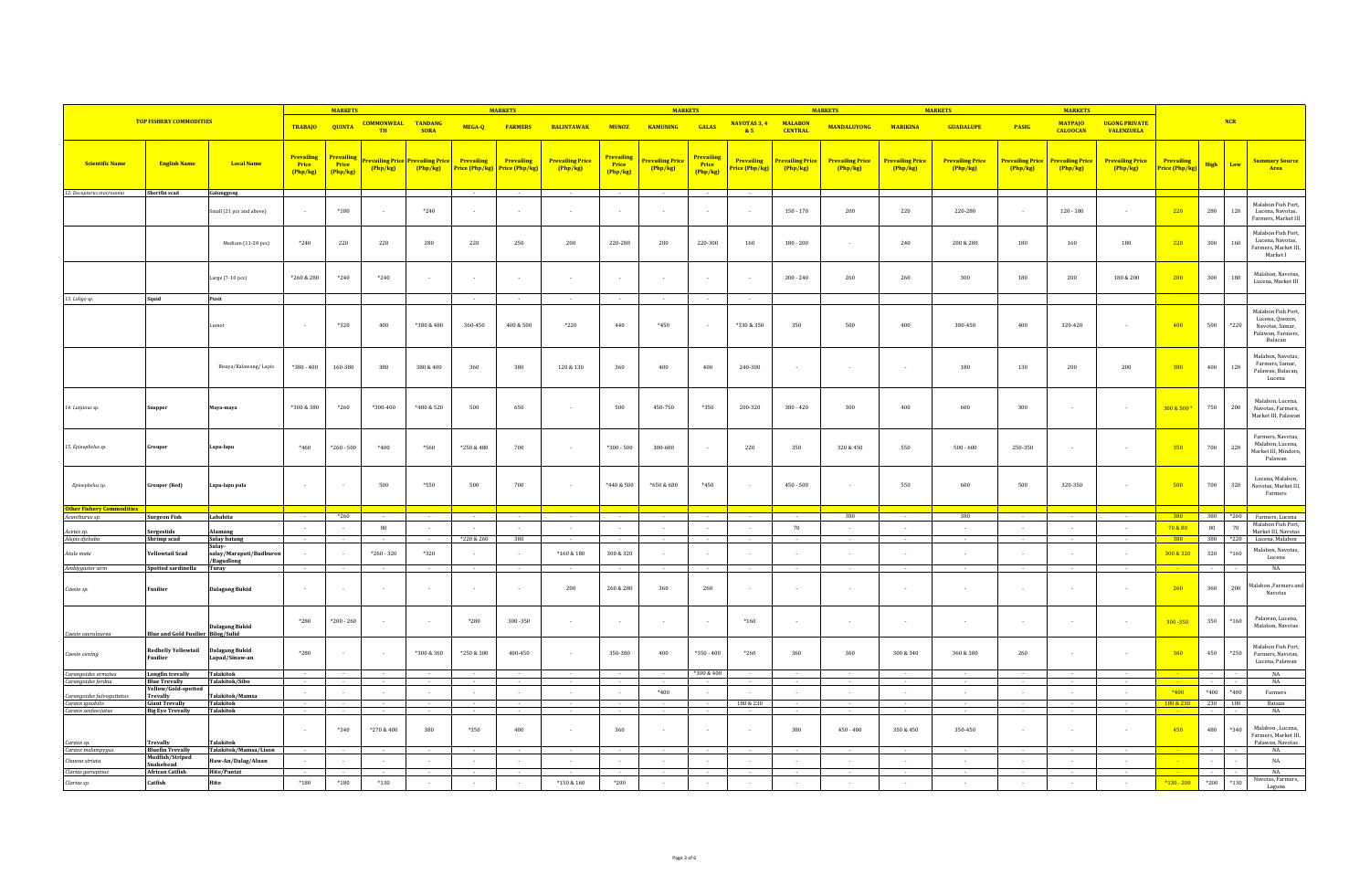|                                                  |                                                        |                                                                                |                                 | <b>MARKETS</b>                  |                                 |                           |                              | <b>MARKET</b>                |                                   |                                          | <b>MARKETS</b>                     |                                               |                                          |                                   | <b>MARKET</b>                     |                                   | <b>MARKETS</b>                      |                                     | <b>MARKET</b>                     |                                           |                             |                   |              |                                                                                             |
|--------------------------------------------------|--------------------------------------------------------|--------------------------------------------------------------------------------|---------------------------------|---------------------------------|---------------------------------|---------------------------|------------------------------|------------------------------|-----------------------------------|------------------------------------------|------------------------------------|-----------------------------------------------|------------------------------------------|-----------------------------------|-----------------------------------|-----------------------------------|-------------------------------------|-------------------------------------|-----------------------------------|-------------------------------------------|-----------------------------|-------------------|--------------|---------------------------------------------------------------------------------------------|
|                                                  | <b>TOP FISHERY COMMODITIES</b>                         |                                                                                | <b>TRABAJO</b>                  | <b>QUINTA</b>                   | <b>COMMONWEAL TANDANG</b><br>TH | <b>SORA</b>               | MEGA-Q                       | <b>FARMERS</b>               | <b>BALINTAWAK</b>                 | <b>MUNOZ</b>                             | <b>KAMUNING</b>                    | <b>GALAS</b>                                  | NAVOTAS 3, 4<br>8.5                      | <b>MALABON</b><br><b>CENTRAL</b>  | <b>MANDALUYONG</b>                | <b>MARIKINA</b>                   | <b>GUADALUPE</b>                    | PASIG                               | <b>MAYPAJO</b><br><b>CALOOCAN</b> | <b>UGONG PRIVATE</b><br><b>VALENZUELA</b> |                             | <b>NCR</b>        |              |                                                                                             |
| <b>Scientific Name</b>                           | <b>English Name</b>                                    | <b>Local Name</b>                                                              | Prevailing<br>Price<br>(Php/kg) | Prevailing<br>Price<br>(Php/kg) | evailing Price<br>(Php/kg)      | revailing Price<br>Php/kg | Prevailing<br>Price (Php/kg) | Prevailing<br>Price (Php/kg) | <b>Prevailing Price</b><br>Php/kg | Prevailing<br>Price<br>(Php/kg)          | Prevailing Price<br>Php/kg         | <mark>Prevailin</mark> g<br>Price<br>(Php/kg) | Prevailing<br><mark>'rice (Php/kg</mark> | <b>Prevailing Price</b><br>Php/kg | <b>Prevailing Price</b><br>Php/kg | <b>Prevailing Price</b><br>Php/kg | <b>Prevailing Price</b><br>(Php/kg) | <b>Prevailing Price</b><br>(Php/kg) | <b>Prevailing Price</b><br>Php/kg | <b>Prevailing Price</b><br>Php/kg         | Prevailing<br>Price (Php/kg | <b>High</b>       | Low          | <b>Summary Source</b><br>Area                                                               |
|                                                  |                                                        | Dorado/Duradu/Lamadan                                                          |                                 |                                 |                                 |                           |                              |                              |                                   |                                          |                                    |                                               |                                          |                                   |                                   |                                   |                                     |                                     |                                   |                                           |                             |                   |              | NA                                                                                          |
| Coryphaena hippurus<br>Coryphaena sp.            | Common Dolphin Fish<br><b>Dolphin Fish</b>             | g/Pandawan<br>Pandawan                                                         |                                 | $\sim$                          | $*120$                          | $\sim$                    |                              | $\sim$                       | $\overline{\phantom{a}}$          | $\sim$                                   | $\sim$                             |                                               | $\sim$                                   | $\sim$                            | $\sim$                            | $\sim$                            | $\sim$                              | $\sim$                              | $\sim$                            | $\sim$                                    | $*120$                      | $*120$ $*120$     |              | Malabon                                                                                     |
| Cypselurus poecilopterus                         | <b>Spotted Flying Fish</b>                             | Bangsi                                                                         |                                 |                                 |                                 |                           |                              |                              |                                   |                                          |                                    |                                               |                                          |                                   |                                   |                                   |                                     |                                     |                                   |                                           |                             |                   |              | NA                                                                                          |
| Cypselurus sp.                                   | <b>Flying Fish</b>                                     | Iliw/Barongoy/Baro-baro                                                        | $\sim$                          | $\sim$                          | $\sim$                          | $\sim$                    | $\overline{a}$               | $\sim$                       | $\sim$                            | $\overline{\phantom{a}}$                 | $\sim$                             | $\sim$                                        | $*100$                                   | $\sim$                            | $\sim$                            | $\sim$                            | $\sim$ $-$                          | $\sim$                              | $\sim$                            | $\sim$                                    | $100*$                      | $100*$            | $100*$       | Mindoro                                                                                     |
| Decapterus kurroides                             | Redtail Scad                                           | Burot/Budloy/Tabilos/But<br>sawan                                              | *240                            | *150 & 180                      | 200                             | $*260$                    | $\overline{\phantom{a}}$     | $\sim$                       | *160 & 180                        | 200                                      | $\sim$                             |                                               | $*150$                                   | $\sim$                            | $\sim$                            | $\overline{a}$                    | $\sim$                              | $\sim$                              | $\overline{\phantom{a}}$          | $\sim$                                    | 200                         | *260              | *150         | Market I, Navotas                                                                           |
|                                                  |                                                        |                                                                                |                                 | *220 & 240                      | 150 & 240                       | $*260 - 280$              |                              |                              | 120 & 200                         | $240 - 260$                              | 280                                | *320                                          | $*160$                                   |                                   |                                   |                                   |                                     |                                     |                                   |                                           | 240                         | $*320$            | 120          | Market I, Farmers,<br>Navotas, Lucena                                                       |
| Decapterus macarellus                            | Mackerel Scad                                          |                                                                                |                                 |                                 |                                 |                           |                              |                              |                                   |                                          |                                    |                                               |                                          |                                   |                                   |                                   |                                     |                                     |                                   |                                           |                             |                   |              |                                                                                             |
| Decapterus macrosoma                             | hortfin Scad                                           | lunggong (Imported)                                                            | $*240$                          |                                 |                                 |                           |                              |                              | 180                               | 160 & 200                                |                                    |                                               |                                          |                                   |                                   |                                   |                                     | 180                                 |                                   |                                           | 180                         | *240 160          |              |                                                                                             |
|                                                  |                                                        | Medium (11-20 pcs)<br>Large (7-10 pcs)                                         | *200                            | *200 & 220                      |                                 |                           |                              |                              | 180                               | 200 & 240                                | *200                               |                                               |                                          |                                   |                                   |                                   |                                     | 180                                 |                                   |                                           | 180                         | $*240$            |              | Navotas<br>180 Navotas, Farmers                                                             |
| Decapterus russelli                              | Indian scad                                            | <b>Galunggong Babae</b><br><b>Makaak</b>                                       |                                 |                                 |                                 |                           |                              |                              |                                   | 180 & 200                                |                                    |                                               |                                          | $240 - 260$                       |                                   |                                   | $260 - 300$                         | 130                                 |                                   |                                           | $130 - 200$<br>260          | 200<br>$300\,$    | 130<br>240   | Navotas<br>Malabon Fish Port.                                                               |
| )endrophysa russelii<br>Elagatis sp.             | `roaker<br>Rainbow runner                              | Salmon                                                                         |                                 | *130-180                        |                                 |                           |                              |                              |                                   |                                          | *160&200                           | 160                                           |                                          |                                   |                                   |                                   |                                     |                                     |                                   |                                           | <b>160</b>                  | $*200$ $*130$     |              | Market III, Farmers<br>Farmers, Navotas                                                     |
| Elagatis bipinnulata                             | tainhow Runner                                         | Salmon/Malasalmon/Salir<br>dato/Salmon/Malasolid/M<br>anilaay/Salindatu        |                                 |                                 | $*180$                          |                           |                              |                              |                                   |                                          | *200                               |                                               |                                          |                                   |                                   |                                   |                                     |                                     |                                   |                                           | *180 & 200                  | $*200$            | $^*180$      | Farmers, Malabor                                                                            |
| Euthynnus affinis                                | iastern Little Tuna                                    | <b>Cambakol</b><br>Parag/Tulingan/<br>Damlog/Bogaongan                         |                                 |                                 |                                 |                           |                              |                              |                                   |                                          |                                    |                                               |                                          |                                   |                                   |                                   |                                     |                                     |                                   |                                           |                             |                   |              | $_{\rm NA}$                                                                                 |
| Faunus ater<br>Gerres sp.                        | Brackish water snail<br>Mojarras                       | <b>Banisil</b><br>Latab                                                        |                                 |                                 |                                 | $\sim$                    |                              |                              | $\sim$                            | *360                                     |                                    |                                               | $\sim$                                   |                                   |                                   |                                   | $\sim$                              | $\sim$                              |                                   |                                           | $*360$                      | *360 *360         |              | $_{\rm NA}$<br>Malabon                                                                      |
| Gerres ovena                                     | Common Silverbiddy                                     | Latab/Lamas                                                                    |                                 |                                 |                                 | $\sim$                    |                              |                              |                                   |                                          |                                    |                                               |                                          | $220 - 250$                       |                                   |                                   | 350                                 |                                     |                                   |                                           | $220 - 350$                 | 350               | 220          | Malabon Fish Port,<br>Market III, Farmers                                                   |
| Glossogobius giuris                              | <b>Tank Goby</b>                                       | Pijanga/Bias                                                                   |                                 |                                 |                                 |                           |                              |                              |                                   |                                          |                                    |                                               |                                          |                                   |                                   |                                   |                                     |                                     |                                   |                                           |                             |                   |              | NA                                                                                          |
| Gnathanodon speciosus                            | <b>Golden Trevally</b>                                 | Mamsa/Talakitok/Badlon                                                         |                                 | $\sim$                          | $\sim$                          | $\sim$                    | $\sim$                       | $\sim$                       | $\sim$                            | $\overline{\phantom{a}}$                 | $\sim$                             |                                               | $\sim$                                   | $\sim$                            | $\sim$                            | $\sim$                            | $\sim$                              | $\sim$                              | $\overline{a}$                    | $\sim$                                    |                             |                   |              | <b>NA</b>                                                                                   |
| Gobiopterus lacustris<br>Hemiramphus sp          | <b>Lacustrine Goby</b><br>Halfbeak                     | Dulong<br>Salurasid/Borokon/Suasio                                             | $\sim$                          | $\sim$                          | $\sim$                          | $\sim$                    | $\sim$                       |                              | $\overline{\phantom{a}}$          | $\overline{\phantom{a}}$                 | $*200$<br>$\overline{\phantom{a}}$ |                                               | $\sim$                                   | $\sim$                            | $\sim$                            | $\overline{\phantom{a}}$          | $\sim$                              | $\sim$                              | $\sim$                            | $\sim$                                    | $*200$                      | *200 *200         |              | Farmers<br>NA                                                                               |
| Hypoatherina temminckii                          | Silverside                                             | Bugiw/Buging<br>Dilis/bolinao                                                  |                                 |                                 |                                 |                           |                              |                              |                                   |                                          | 120&260                            |                                               |                                          |                                   |                                   |                                   |                                     |                                     |                                   |                                           | 120&260                     | 260               | 120          | Farmers                                                                                     |
| Istiophorus platypterus<br>Johnius amblycephalus | <b>Indo-Pacific</b><br>Sailfish/Sailfish<br>Croaker    | Malasugi/Marang/Solisogi<br>/Liplipan<br>Abu/Alakaak                           |                                 |                                 | $\sim$                          | $\sim$                    |                              | $\overline{\phantom{a}}$     | $\overline{\phantom{a}}$          | $\overline{\phantom{a}}$                 |                                    |                                               | $\sim$                                   | $\sim$                            | $\sim$                            | $\overline{\phantom{a}}$          | $\sim$                              | $\sim$                              |                                   | $\sim$                                    |                             |                   |              | NA<br>NA                                                                                    |
| Leiognathus equulus<br>Leiognathus splendens     | ommon Ponyfish<br>Splendid ponyfish                    | Sapsap/Kyampi/Tambon<br>Sapsap                                                 |                                 |                                 |                                 | $\sim$                    |                              | 450-550                      |                                   | $\overline{\phantom{a}}$                 | $*400$                             |                                               |                                          | $\sim$                            |                                   | $\overline{\phantom{a}}$          | $\sim$                              | $\sim$                              | $\overline{\phantom{a}}$          |                                           | $*400$<br>450-550           | $*400$<br>550 450 | $*400$       | $_{\rm NA}$<br>Lucena                                                                       |
| Leiognathus sp.                                  | ony Fish/Slipmouth                                     | Lawayan/Tambong/Sapsa                                                          |                                 |                                 | *300                            | *380 & 400                |                              |                              | $*120$                            | $*240 - 400$                             |                                    |                                               |                                          | $250 - 380$                       |                                   | 400-500                           | 300-380                             | 300                                 | 280-320                           |                                           | 300 & 380                   | 500               | $^*120$      | Malabon Fish Port.<br>Lucena Quezon.<br>Farmers, Market III<br>Navotas                      |
| Lethrinus ornatus                                | <b>Ornate Emperor</b>                                  | Kanuping/Bukawin/Kata<br>mbak                                                  |                                 |                                 |                                 |                           |                              |                              |                                   |                                          |                                    |                                               |                                          |                                   |                                   |                                   |                                     |                                     |                                   |                                           |                             |                   |              | $_{\rm NA}$                                                                                 |
| Lethrinus sp.                                    | Emperor fish                                           | lanuping                                                                       |                                 |                                 | 220                             | $^{\ast}320$              | 280                          |                              |                                   | 360                                      |                                    |                                               |                                          |                                   |                                   |                                   | 280-450                             |                                     |                                   |                                           | 280                         | 450               | 220          | Farmers, Malabon<br>Navota:                                                                 |
| Macrobrachium rosenberaii                        | Giant Freshwater                                       | Pasayan/Ulang                                                                  |                                 |                                 |                                 | $\sim$                    |                              |                              |                                   |                                          | $\sim$                             |                                               |                                          | $\sim$                            |                                   |                                   | $\sim$                              |                                     |                                   |                                           |                             |                   |              | NA                                                                                          |
|                                                  | Prawn<br>Indo-pacific Blue                             |                                                                                |                                 |                                 |                                 |                           |                              |                              |                                   | $\sim$                                   |                                    |                                               |                                          |                                   |                                   |                                   | $\sim$                              |                                     |                                   |                                           |                             |                   |              | $_{\rm NA}$                                                                                 |
| Makaira mazara<br>Makaira nigricans              | Marlin<br><b>Blue Marlin</b>                           | Malasugi<br>Malasugui/Mantalaan                                                |                                 |                                 |                                 |                           |                              |                              |                                   |                                          |                                    |                                               |                                          |                                   |                                   |                                   |                                     |                                     |                                   |                                           |                             |                   |              | NA                                                                                          |
| Mene maculata                                    | oonfish                                                | Chabeta/Sapatero/Kadis/<br>Hiwas/Chabita/Pateros/Bi<br>long-Bilong/Tabas/Kunan |                                 | $^{\ast}220$                    | 140 & 240                       | *320 & 340                |                              |                              | $140 - 180$                       | 200                                      | *320&350                           |                                               | 130                                      |                                   |                                   |                                   | 260-360                             |                                     |                                   |                                           | 140                         | 360               | 130          | Farmers, Navotas,<br>Market I, Malabon                                                      |
| Metapenaeus ensis                                | Greasy - back shrimp                                   | suwah                                                                          |                                 |                                 |                                 | $*700$                    |                              |                              |                                   |                                          |                                    |                                               |                                          | $400 - 500$                       |                                   |                                   |                                     |                                     |                                   |                                           | $400 - 500$                 | 500               | 400          | Malabon Fish Port,<br>Market III                                                            |
| Naso Unicornis                                   | <b>Bluespine Unicorn</b><br>Fish                       | Surahan/Gangis/Indangar                                                        |                                 |                                 |                                 | $\sim$                    |                              |                              | $\sim$                            |                                          | $\sim$                             |                                               | $\sim$                                   | $\sim$                            | $\sim$                            | $\sim$                            | $\sim$                              |                                     |                                   | $\sim$                                    |                             |                   |              | NA                                                                                          |
| Nemipterus bathybius                             | <b>Yellowhelly</b><br><b>Threadfin Bream</b>           | Bisugo/Saguision/Suga/Oli                                                      |                                 |                                 | $\sim$                          | $\sim$                    |                              |                              |                                   | $\overline{\phantom{a}}$                 | $\sim$                             |                                               | $\sim$                                   | $\sim$                            | $\sim$                            | $\cdot$                           | $\sim$                              | $\sim$                              | $\overline{\phantom{a}}$          | $\sim$                                    |                             |                   |              | $_{\rm NA}$<br>Farmers and Malabor                                                          |
| Nemipterus furcost                               | Fork-tailed threadfin<br>bream                         | isugc                                                                          |                                 |                                 |                                 |                           | 300                          | 400                          |                                   | 360                                      |                                    | 360                                           |                                          |                                   |                                   |                                   | $\sim$                              |                                     |                                   |                                           | 360                         | 400               | 300          | Lucena                                                                                      |
| Nemipterus hexodon                               | <b>Ornate Threadfin</b><br>Bream<br>Japanese Threadfin | Saguision/Suga/Olisi/Mar<br>abaraan                                            |                                 | $\overline{a}$                  | $\sim$                          | $\sim$                    |                              |                              | $\sim$                            | $\overline{\phantom{a}}$<br>$^{\ast}350$ | $\sim$                             |                                               | $\sim$                                   | $\sim$                            | $\sim$                            | $\sim$                            | $\sim$<br>$\sim$                    | $\sim$                              | $\overline{\phantom{a}}$          | $\sim$                                    | *350                        | $^{\ast}350$      | $^{\ast}350$ | NA<br>Malabon, Navotas                                                                      |
| Nemipterus japonicus                             | Bream<br><b>Yellowtip Threadfin</b>                    | Bisugo/Lagaw                                                                   |                                 |                                 |                                 | $\sim$                    |                              |                              | $\sim$                            |                                          | $\sim$                             |                                               | $\sim$                                   | $\sim$                            |                                   |                                   |                                     |                                     |                                   |                                           |                             |                   |              |                                                                                             |
| Nemipterus nemat                                 | Bream                                                  |                                                                                |                                 |                                 |                                 | $\sim$                    |                              |                              |                                   |                                          | $\sim$                             |                                               |                                          | $\sim$                            |                                   | $\overline{\phantom{a}}$          | $\sim$                              |                                     |                                   |                                           |                             |                   |              | $_{\rm NA}$                                                                                 |
| Nemipterus sp.                                   | <b>Threadfin Bream</b>                                 | sug                                                                            |                                 | $*250 - 380$                    | 260 & 400                       | $320 - 400$               |                              |                              | 140 & 260                         | 300 & 360                                | 300                                |                                               | $220\,$                                  | $320\,$                           | 260                               | 380 & 400                         | 260-360                             |                                     | 240-320                           |                                           | 260                         | 400               | 140          | Malabon Fish Port,<br>Market III, Farmers,<br>Navotas, Samar,<br>Quezon, Bataan,<br>Palawan |
| Octopus vulgaris<br>Parupeneus sp.               | Common Octopus<br>Goatfish                             | Kugita/Pugita<br>Saramulyete                                                   |                                 |                                 |                                 | $*300$                    |                              |                              |                                   | $*260$                                   |                                    |                                               | *120 & 140                               |                                   |                                   |                                   |                                     |                                     |                                   |                                           | $*260 & 300$                | $*140$ $*120$     |              | *300 *260 Navotas, Malabon<br>Mindoro                                                       |
| Priacanthus hamrur                               | Moontail Bullseye                                      | Bukawon/Budlatan/Buka                                                          |                                 |                                 |                                 |                           |                              |                              |                                   | $*240$                                   |                                    |                                               |                                          |                                   |                                   |                                   |                                     |                                     |                                   |                                           | 240                         | 240               | 240          | Navotas                                                                                     |
|                                                  |                                                        |                                                                                |                                 |                                 |                                 |                           |                              |                              |                                   |                                          |                                    |                                               |                                          |                                   |                                   |                                   |                                     |                                     |                                   |                                           |                             |                   |              |                                                                                             |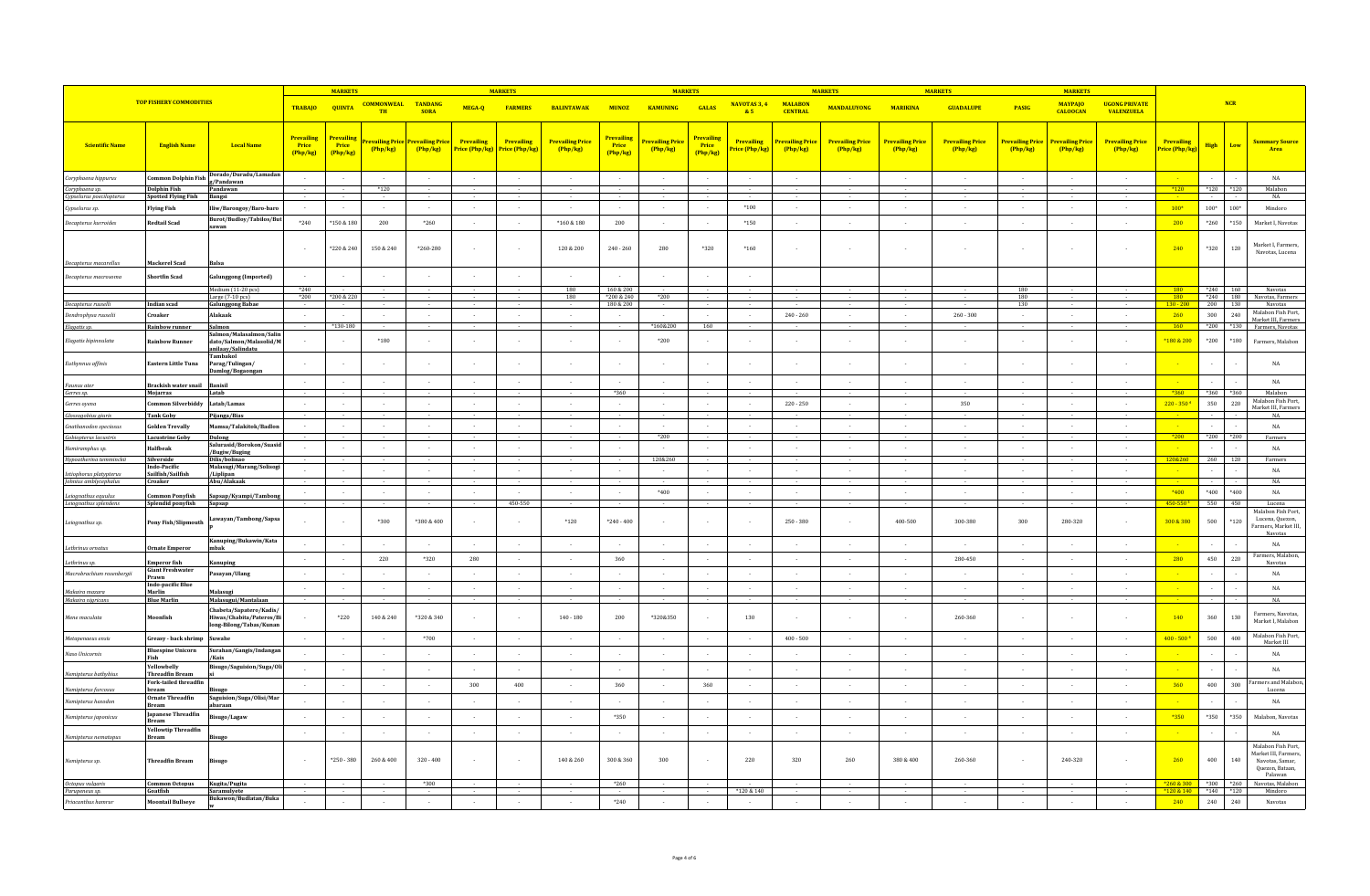|                                                     |                                          |                                                                             |                                      | <b>MARKETS</b>                |                          |                                              |                          | <b>MARKETS</b>                                     |                                     |                                 | <b>MARKETS</b>             |                                 |                              |                                   | <b>MARKETS</b>                    |                                  | <b>MARKETS</b>                    |                                   | <b>MARKETS</b>                      |                                           |                              |         |              |                                                       |
|-----------------------------------------------------|------------------------------------------|-----------------------------------------------------------------------------|--------------------------------------|-------------------------------|--------------------------|----------------------------------------------|--------------------------|----------------------------------------------------|-------------------------------------|---------------------------------|----------------------------|---------------------------------|------------------------------|-----------------------------------|-----------------------------------|----------------------------------|-----------------------------------|-----------------------------------|-------------------------------------|-------------------------------------------|------------------------------|---------|--------------|-------------------------------------------------------|
|                                                     | <b>TOP FISHERY COMMODITIES</b>           |                                                                             | <b>TRABAJO</b>                       | <b>QUINTA</b>                 | <b>COMMONWEAL</b><br>TH  | <b>TANDANG</b><br><b>SORA</b>                | MEGA-Q                   | <b>FARMERS</b>                                     | <b>BALINTAWAK</b>                   | <b>MUNOZ</b>                    | <b>KAMUNING</b>            | GALAS                           | NAVOTAS 3, 4<br>85           | <b>MALABON</b><br><b>CENTRAL</b>  | <b>MANDALUYONG</b>                | <b>MARIKINA</b>                  | <b>GUADALUPE</b>                  | PASIG                             | <b>MAYPAJO</b><br><b>CALOOCAN</b>   | <b>UGONG PRIVATE</b><br><b>VALENZUELA</b> |                              |         | <b>NCR</b>   |                                                       |
| <b>Scientific Name</b>                              | <b>English Name</b>                      | <b>Local Name</b>                                                           | <b>Prevailing</b><br>Price<br>Php/kg | Prevailing<br>Price<br>Php/kg | Php/kg                   | revailing Price Prevailing Price<br>(Php/kg) | Prevailing               | Prevailing<br><b>Price (Php/kg)</b> Price (Php/kg) | <b>Prevailing Price</b><br>(Php/kg) | Prevailing<br>Price<br>(Php/kg) | Prevailing Price<br>Php/kg | Prevailing<br>Price<br>(Php/kg) | Prevailing<br>Price (Php/kg) | <b>Prevailing Price</b><br>Php/kg | <b>Prevailing Price</b><br>Php/kg | <b>Prevailing Pric</b><br>Php/kg | <b>Prevailing Price</b><br>Php/kg | <b>Prevailing Price</b><br>Php/kg | <b>Prevailing Price</b><br>(Php/kg) | <b>Prevailing Price</b><br>Php/kg         | Prevailing<br>Price (Php/kg) | High    | Low          | <b>Summary Source</b><br>Area                         |
| erocaesio chrysozona                                | oldband Fusilier                         | <b>Dalagang Bukid Bilog</b>                                                 | $\sim$                               |                               | 180 & 300                | 320                                          | $\overline{\phantom{a}}$ | $\sim$                                             | $\overline{\phantom{a}}$            | $\sim$                          | $\sim$                     |                                 |                              | $250 - 280$                       | 240                               | $300\,$                          | $280\,\&\,300$                    | 200                               | $\overline{\phantom{a}}$            | $\sim$                                    | 300                          | 320     | $180\,$      | Malabon Fish Port,<br>Farmers, Navotas,               |
| Pterocaesio digramma                                | <b>Double-lined Fusilier</b>             | <b>Dalagang Bukid</b><br><b>Bilog/Solid</b>                                 | $\sim$                               | $\sim$                        | $\sim$                   | $\sim$                                       | $\sim$                   | $\sim$                                             | $\sim$                              | $\sim$                          | $\sim$                     | $\sim$                          | $\sim$                       | $\sim$                            | $\sim$                            | $\sim$                           | $\sim$                            | $\sim$                            | $\sim$                              | $\sim$                                    |                              | $\sim$  |              | Lucena, Market III<br>NA                              |
| Rastrelliger brachysoma                             | Short-bodied<br>Mackerel                 | hasa/Baraniti/Kabalyas/K<br>abayas/Agumaa/Gumaa/B                           |                                      |                               | $*300$                   | *360 & 380                                   | $*300$                   | 380                                                |                                     |                                 |                            |                                 |                              | 320                               | 300                               | 340                              | 320-400                           |                                   | 240                                 |                                           | 320                          | 400     | 240          | Malabon Fish Port,<br>Farmers, Lucena                 |
|                                                     |                                          |                                                                             | *300                                 | $\overline{\phantom{a}}$      | $\sim$                   | $\sim$                                       |                          | $\sim$                                             |                                     | $*320$                          | $\overline{\phantom{a}}$   |                                 |                              | $\sim$                            |                                   |                                  | $\sim$                            |                                   |                                     | $\sim$                                    | *300 & 320                   | *320    | $^{\ast}300$ | Malabon, Navotas                                      |
| Rastrelliger sp.<br>Salmo salar                     | Mackerel<br><b>Atlantic Salmon</b>       | Hasa-hasa<br>Salmon                                                         |                                      |                               |                          |                                              |                          |                                                    |                                     |                                 |                            |                                 |                              |                                   |                                   |                                  |                                   |                                   |                                     |                                           |                              |         |              | NA                                                    |
|                                                     |                                          | head                                                                        | 180                                  | $*140 - 160$                  | $*100$                   | 160                                          | $\overline{\phantom{a}}$ | $\sim$                                             | 150                                 | *150 & 180                      | $\overline{a}$             |                                 |                              | 140                               | $\overline{\phantom{a}}$          | 150-300                          | 180                               | $\overline{\phantom{a}}$          | $\overline{\phantom{a}}$            | $\sim$                                    | 150 & 180                    | 300     | 140          | Malabon, Quezon,<br>Market III, Farmers,<br>Navotas   |
|                                                     |                                          | belly                                                                       | 360                                  | *300                          | $\sim$                   | $*360$                                       | $\overline{\phantom{a}}$ | $\sim$                                             | $*300$                              | *360                            | $\sim$                     |                                 | $\sim$                       | $\sim$                            | 320                               | $320 - 400$                      | 360                               | $\sim$                            | $\sim$                              | $\sim$                                    | 320 & 360                    | 400     | *300         | Farmers, Malabon,<br>Quezon, Navotas                  |
|                                                     |                                          | neat/sliced                                                                 | $\sim$                               | $\sim$                        | $\sim$                   | *850 & 880                                   | $\sim$                   | $\sim$                                             | $\sim$                              | $\sim$                          | $\sim$                     | $\sim$                          | $\sim$                       | $\sim$                            | $\sim$                            | 620-650                          | 700                               | $\sim$ 10 $\pm$                   | $\sim$                              | $\sim$                                    | $620 - 700$                  | $*880$  | 620          | Ouezon, Farmers.<br>Malabon                           |
| Sardinella tawilis                                  | Freshwater tawilis                       | Tawilis/Salinyasi                                                           | $\sim$                               |                               | 100                      | 160                                          | $\overline{\phantom{a}}$ | $\sim$                                             | $\sim$                              | $\overline{\phantom{a}}$        | $\sim$                     |                                 | $\sim$                       | $\sim$                            |                                   | 160                              | $\sim$                            | $\sim$                            | $\overline{a}$                      | $\sim$                                    | $-160$                       | 160     | 100          | Lucena, Farmers,<br>Malabon                           |
| Saurida tumbil                                      | <b>Greater Lizard Fish</b>               | Kalaso/Talho/Tiki-tiki                                                      |                                      |                               |                          |                                              |                          |                                                    |                                     |                                 |                            |                                 |                              |                                   |                                   |                                  |                                   |                                   |                                     |                                           |                              |         |              | $_{\rm NA}$                                           |
| Scarus sp.                                          | Parrotfish                               | Mul-Mol/Mol-mol/Batagon                                                     | $\sim$                               |                               | $*100$                   | $\sim$                                       |                          | $\sim$                                             |                                     | $\sim$                          | $\overline{\phantom{a}}$   |                                 | $\sim$                       | $\sim$                            |                                   |                                  |                                   | $\sim$                            | ٠.                                  | $\sim$                                    | $*100$                       | $^*100$ | $^{\ast}100$ | Malabon                                               |
| Scatophagus argus                                   | <b>Spotted Scad</b>                      | Kapiged/Kitang                                                              | $\sim$                               |                               | $\sim$                   | $\sim$                                       |                          | $\sim$                                             |                                     | $\sim$                          | $\overline{\phantom{a}}$   |                                 | $\sim$                       | $\sim$                            |                                   | $\overline{\phantom{a}}$         | 380                               |                                   |                                     | $\sim$                                    | 380                          | $380\,$ | 380          | Farmers                                               |
| Scomber japonicus                                   | <b>Chub Mackerel</b>                     | Salmor                                                                      |                                      |                               | 150                      | $\sim$                                       |                          |                                                    | $120\,\&\,130$                      | 160 & 200                       |                            |                                 |                              |                                   |                                   |                                  |                                   |                                   |                                     | $\sim$                                    | 120                          | $200\,$ | $120\,$      | Navotas                                               |
| Sepia spp.                                          | Cuttlefish                               | Bagulan/Baghak                                                              |                                      |                               |                          |                                              |                          |                                                    |                                     | $\overline{\phantom{a}}$        |                            |                                 |                              | $\overline{\phantom{a}}$          |                                   |                                  |                                   |                                   |                                     |                                           |                              |         |              | $_{\rm NA}$                                           |
| Selar boops                                         | Oxeye Scad                               | Matang-<br>baka/Matambaka/Tamaro<br>ng/Kutob                                |                                      |                               |                          | $\sim$                                       | *200 & 260               | $\sim$                                             |                                     | $\overline{\phantom{a}}$        | $\overline{\phantom{a}}$   |                                 | 200                          | $\sim$                            | ٠                                 |                                  |                                   |                                   | $\overline{\phantom{a}}$            | $\sim$                                    | 200                          | $*260$  | 200          | Bicol, Mindoro,<br>Malabon                            |
| Selar crumenophthalmus                              | <b>Big-eye Scad</b>                      | Matangbaka/Matambaka/<br>Mat-an/Salav-<br>salay/Tamarong/Tulay/K            | *240-300                             |                               | 240                      | $*280 - 320$                                 |                          | 250-380                                            | *200 & 220                          | 240                             | $\sim$                     |                                 | $\sim$                       | $\sim$                            | $\overline{\phantom{a}}$          | 280 & 340                        | 280 & 300                         | 200                               | $\overline{\phantom{a}}$            | $\sim$                                    | 240 & 280                    | 380     | 200          | Malabon, Navotas,<br>Farmers, Lucena                  |
| Selaroides leptolepis                               | Yellow-striped Scad                      | Salav-<br>salay/Salaginto/Salay-<br>ginto/Dalinu-<br>an/Lambiyaw/Karabalyas | $*300$                               | $\overline{\phantom{a}}$      | 160                      | *280-340                                     | *200                     | 300                                                | $*200$                              | $*260 - 300$                    | 300 & 320                  | 300                             | $\sim$                       | $220 - 320$                       | $\sim$                            | 280-320                          | 220-330                           | $\sim$                            | 320                                 | $\sim$                                    | $-320$                       | $*340$  | 160          | Malabon, Farmers,<br>Lucena, Navotas                  |
| Siganus canaliculatus                               | White-spotted<br>Spinefoot               | Malaga/Danggit/Samaral/<br>Tambol/<br>Hamol-od/Kitong                       |                                      |                               | $\sim$                   | $\sim$                                       |                          | 480                                                |                                     | $\overline{\phantom{a}}$        | $\sim$                     |                                 |                              | $\sim$                            |                                   |                                  | $\sim$                            |                                   |                                     | $\sim$                                    | 480                          | 480     | 480          | Lucena                                                |
| Siganus sp.                                         | Spinefoot/<br>Rabbitfish/Siganid         | Bataway/Danggit/Bawis/<br>Malaga                                            |                                      |                               | $\sim$                   | $\sim$                                       |                          | $\sim$                                             |                                     | 380                             | $\sim$                     |                                 |                              | 350                               | $\sim$                            | $\overline{\phantom{a}}$         | 300                               | $\sim$                            | 300                                 | $\sim$                                    | 300                          | 380     | 300          | Malabon Fish Port,<br>Market III, Farmers             |
| Sillago sihama                                      | Whiting                                  | Asohos                                                                      |                                      |                               |                          |                                              |                          |                                                    |                                     |                                 |                            |                                 |                              | $300\,$                           |                                   |                                  | 280-300                           |                                   |                                     |                                           | 300                          | $300\,$ | 280          | Malabon Fish Port,<br>Market III, Farmers             |
| Sphyraena obtusata                                  | Obtuse Barracuda                         | Torsilyo/Barakuda/Rump                                                      |                                      | $\sim$                        | $\sim$                   | $\sim$                                       |                          | $\sim$                                             |                                     | $\sim$                          | $\cdot$                    |                                 | $\sim$                       | $\sim$                            | $\sim$                            | $\sim$                           | $\sim$                            | $\sim$                            | $\sim$                              | $\sim$                                    |                              | $\cdot$ |              | $_{\rm NA}$                                           |
| Sphyraena sp.                                       | Barracuda                                | Panghalwan/Lusod/Rump                                                       |                                      |                               | $*240$                   |                                              |                          |                                                    | $*130$                              | $*200 - 300$                    |                            |                                 |                              | 300                               |                                   |                                  | 300 & 320                         |                                   |                                     |                                           | 300                          | 320     | $*130$       | Malabon Fish Port,<br>Market III. Farmers<br>Navotas  |
| Stolephorus sp.                                     | Anchovy                                  | Dilis/Bolinao/Tuwakang/<br>awdnon                                           |                                      | *170&200                      | 100                      | 200 & 240                                    |                          |                                                    |                                     |                                 |                            |                                 |                              | $240 - 300$                       |                                   |                                  |                                   |                                   |                                     | $\sim$                                    | 240                          | 300     | 100          | Malabon Fish Port,<br>Market III. Farmers.<br>Navotas |
| Teuthida sp.                                        | Squid                                    | Pusit                                                                       | $\sim$                               |                               | $\overline{\phantom{a}}$ |                                              | $\overline{\phantom{a}}$ | $\sim$                                             | $\sim$                              | $\sim$                          | $\sim$                     |                                 | $\sim$                       | $400 - 450$                       | $\sim$                            | $\sim$                           | $\sim$                            | $\sim$                            | $\overline{\phantom{a}}$            | $\sim$                                    | 400-450                      | 450     | 400          | Malabon Fish Port.<br>Market III                      |
| Thenus orientalis<br>Trachinotus blochii            | Slipper lobster<br><b>Silver Pompano</b> | Tatampal pula                                                               | $\sim$                               | $\sim$                        | $\sim$                   | $\sim$                                       |                          | $\sim$                                             | $\overline{\phantom{a}}$            | $\sim$                          | $\sim$<br>$\sim$           |                                 | $\sim$                       | $200\,$                           | $\sim$                            | $\sim$                           | $\sim$<br>$\sim$                  | $\sim$                            | $\sim$                              | $\sim$                                    | 200                          | $200\,$ | $200\,$      | Malabon Fish Port.<br>Market III<br>NA                |
| $\label{thm:transformation} {\it Trachinotus\ sp.}$ | Pompano                                  | Pompano<br>Pampano                                                          | $\sim$                               | $\sim$                        | $\sim$                   | $\sim$                                       | $\sim$                   | $\sim$                                             | $\sim$                              | $\sim$                          | $\sim$                     | 280                             | $\sim$                       | $\sim$                            | $\sim$                            | $\sim$                           | $\sim$                            | $\sim$                            | $\sim$                              | $\sim$                                    |                              | $\sim$  |              | $_{\rm NA}$                                           |
|                                                     |                                          | white                                                                       | $300\,$                              | 300                           | 280                      | 320 & 340                                    | 280                      | 300                                                | 250 & 280                           | $300\,$                         | 300                        |                                 |                              | 320                               | 280                               | 300                              | 300                               | 280                               | 300                                 |                                           | 300                          | 340     | 250          | Lucena, Malabon,<br>Farmers, Navotas,<br>Market III   |